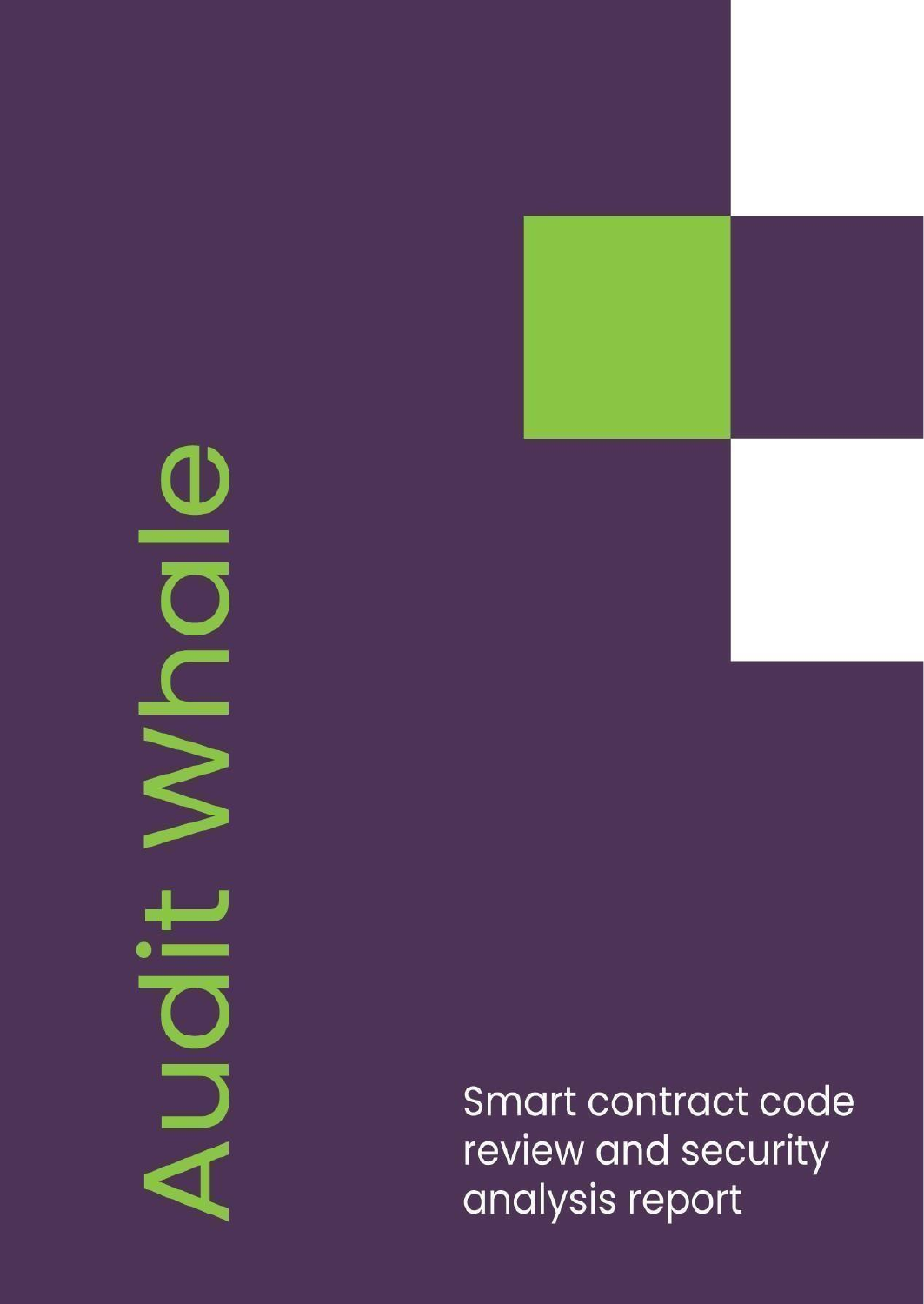

This document may contain confidential information about IT systems and the intellectual property of the Customer as well as information about potential vulnerabilities and methods of their exploitation.

The report containing confidential information can be used internally by the Customer, or it can be disclosed publicly after all vulnerabilities are fixed — upon a decision of the Customer.

## **Document**

| <b>Name</b>       | Smart Contract Code Review and Security Analysis Report for<br><b>Smart Harvest.</b>    |  |
|-------------------|-----------------------------------------------------------------------------------------|--|
| Approved by       | Jameson   COO AuditWhale                                                                |  |
| <b>Type</b>       |                                                                                         |  |
| Platform          | <b>All Chains</b>                                                                       |  |
| <b>Methods</b>    | Architecture Review, Functional Testing, Computer-<br>Aided Verification, Manual Review |  |
| <b>Repository</b> |                                                                                         |  |
| Commit            |                                                                                         |  |
| Technical         | <b>NO</b>                                                                               |  |
| Documentatio      |                                                                                         |  |
| n                 |                                                                                         |  |
| JS tests          | <b>NO</b>                                                                               |  |
| Website           | Smartharvest.io                                                                         |  |
| Timeline          | 28 DECEMBER 2021 - 02 JANUARY 2022                                                      |  |
| Change log        | 02 JANUARY 2022 - INITIAL AUDIT                                                         |  |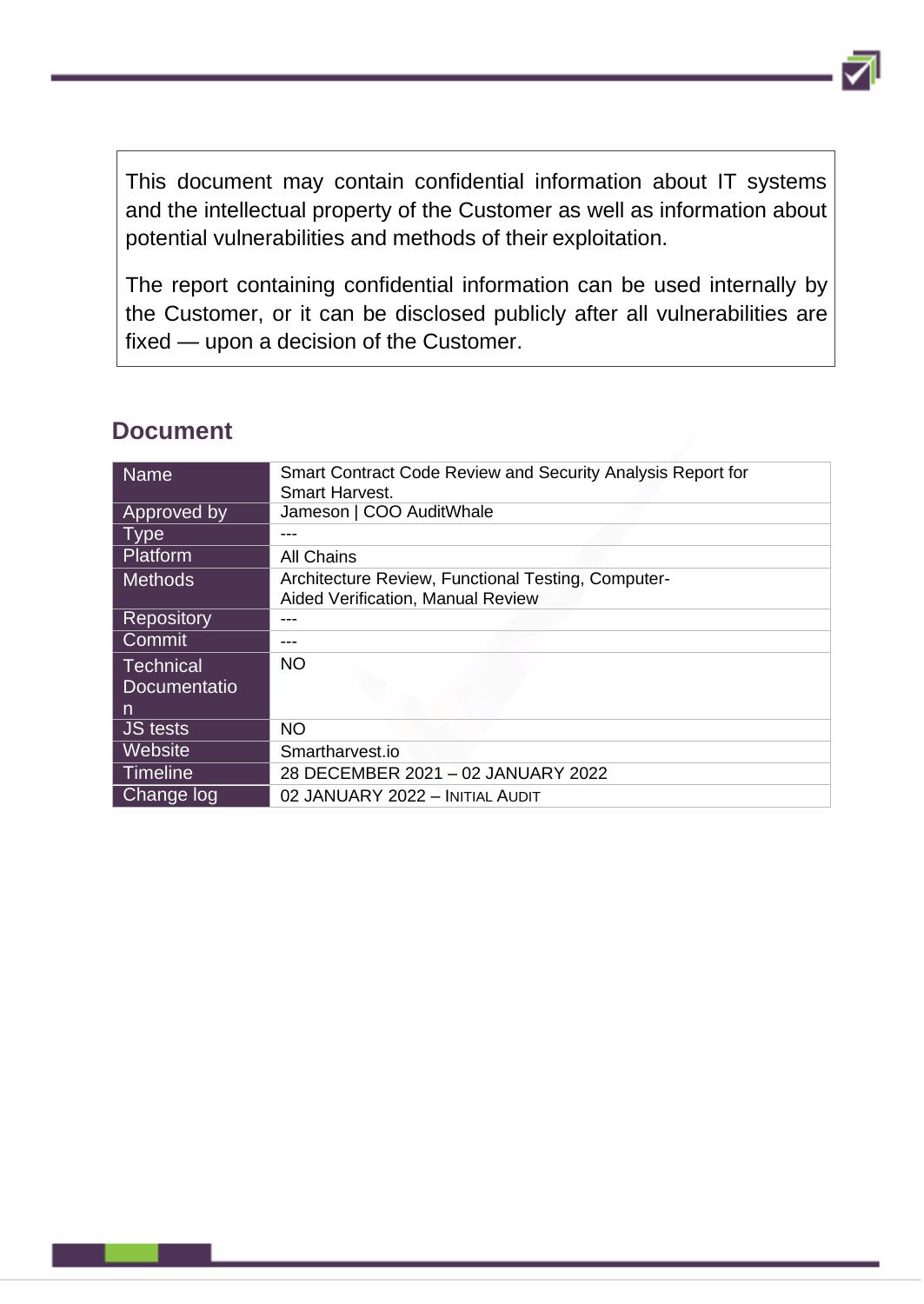# **Table of contents**

| Introduction                | 4              |
|-----------------------------|----------------|
| Scope                       | $\overline{4}$ |
| <b>Executive Summary</b>    | 5              |
| <b>Severity Definitions</b> | 5              |
| Audit overview              | $\overline{7}$ |
| Conclusion                  | $\overline{7}$ |
| <b>Disclaimers</b>          | 9              |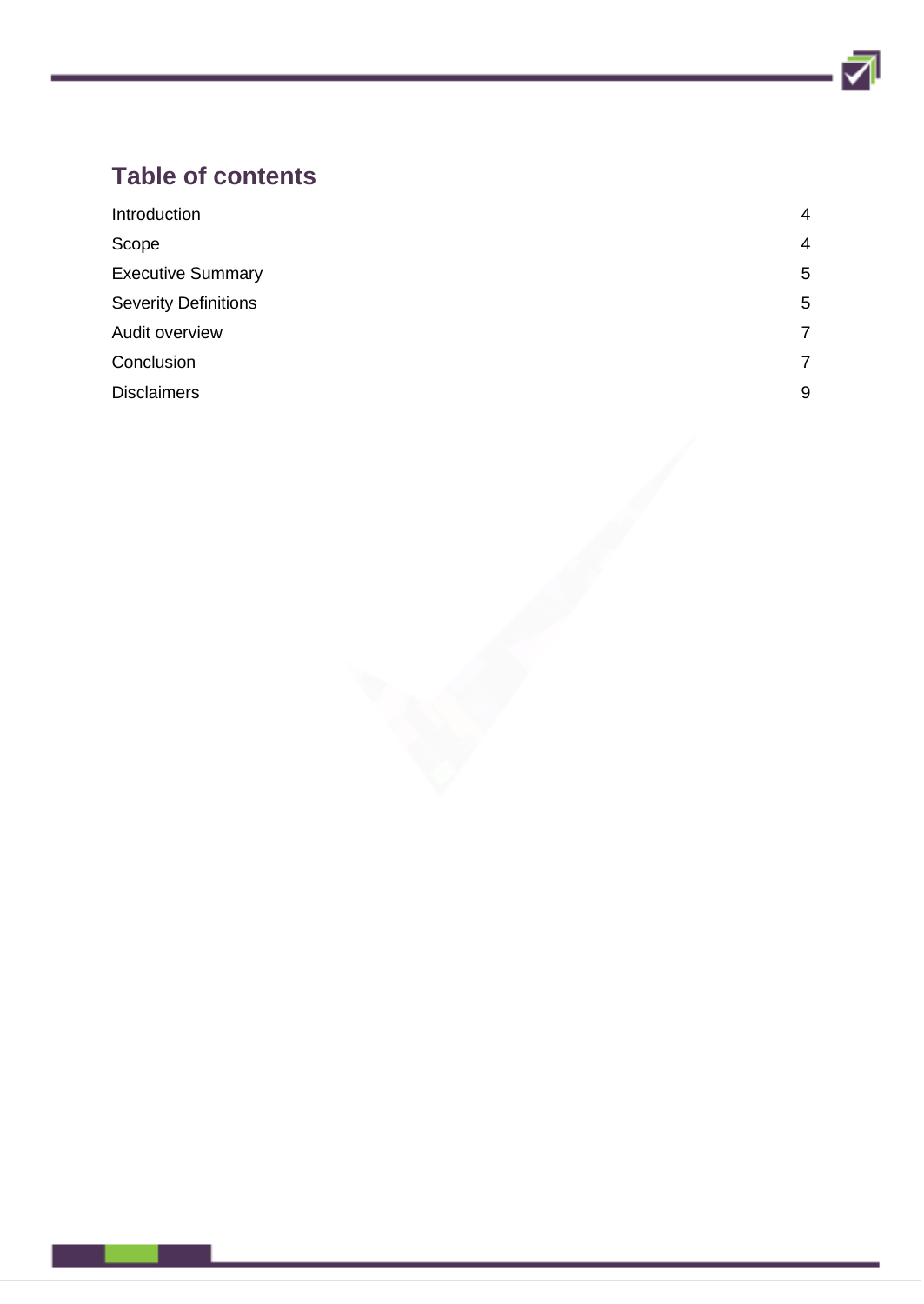

## <span id="page-3-0"></span>**Introduction**

AuditWhale(Consultant) was contracted by SmartHarvest (Customer) to conduct a Smart Contract Code Review and Security Analysis. This report presents the findings of the security assessment of the Customer's smart contract and its code review conducted between December 28th, 2021 - JANUARY 02nd, 2022.

# <span id="page-3-1"></span>**Scope**

The scope of the project is smart contracts in the repository: Here are some of the commonly known vulnerabilities that are considered:

| Category    | <b>Check</b>                                                                                                                                                                                                                                                                   |
|-------------|--------------------------------------------------------------------------------------------------------------------------------------------------------------------------------------------------------------------------------------------------------------------------------|
|             | <b>Item</b>                                                                                                                                                                                                                                                                    |
| Code review | Reentrancy<br>٠<br><b>Ownership Takeover</b><br>ш                                                                                                                                                                                                                              |
|             | <b>Timestamp Dependence</b><br><b>Gas Limit and Loops</b><br>DoS with (Unexpected) Throw<br>ш<br>DoS with Block Gas Limit<br><b>Transaction-Ordering Dependence</b><br>п<br>Style guide violation<br>ш<br><b>Costly Loop</b><br>٠<br>Unchecked external call<br>Unchecked math |
|             | Unsafe type inference<br>Implicit visibility level<br>ш<br><b>Deployment Consistency</b><br>ш<br><b>Repository Consistency</b><br>п<br>Data Consistency<br>ш                                                                                                                   |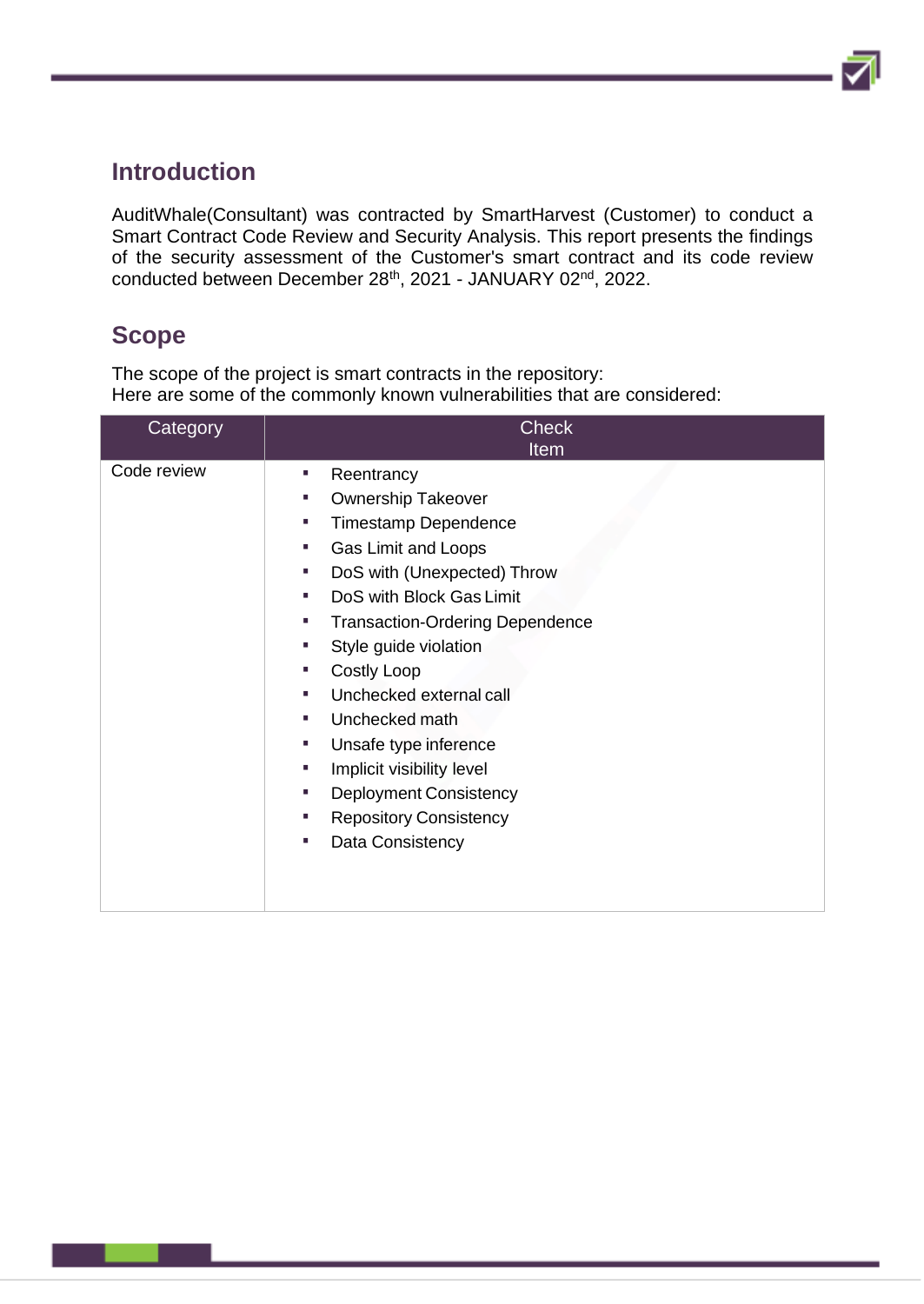| <b>Functional review</b> | <b>Business Logics Review</b><br><b>Functionality Checks</b><br><b>Access Control &amp; Authorization</b><br><b>Escrow manipulation</b><br><b>Token Supply manipulation</b><br>Assets integrity<br>User Balances manipulation<br>Data Consistency manipulation<br>Kill-Switch Mechanism<br>ш |
|--------------------------|----------------------------------------------------------------------------------------------------------------------------------------------------------------------------------------------------------------------------------------------------------------------------------------------|
|                          | <b>Operation Trails &amp; Event Generation</b>                                                                                                                                                                                                                                               |

# <span id="page-4-0"></span>**Executive Summary**

According to the assessment, the Customer's smart contracts are well-secured.

Our team performed an analysis of code functionality, manual audit, and automated checks with Jameson. All issues found during automated analysis were manually reviewed, and important vulnerabilities are presented in the Audit overview section. All found issues can be found in the Audit overview section.

As a result of the audit, security engineers found 1 low severity issue.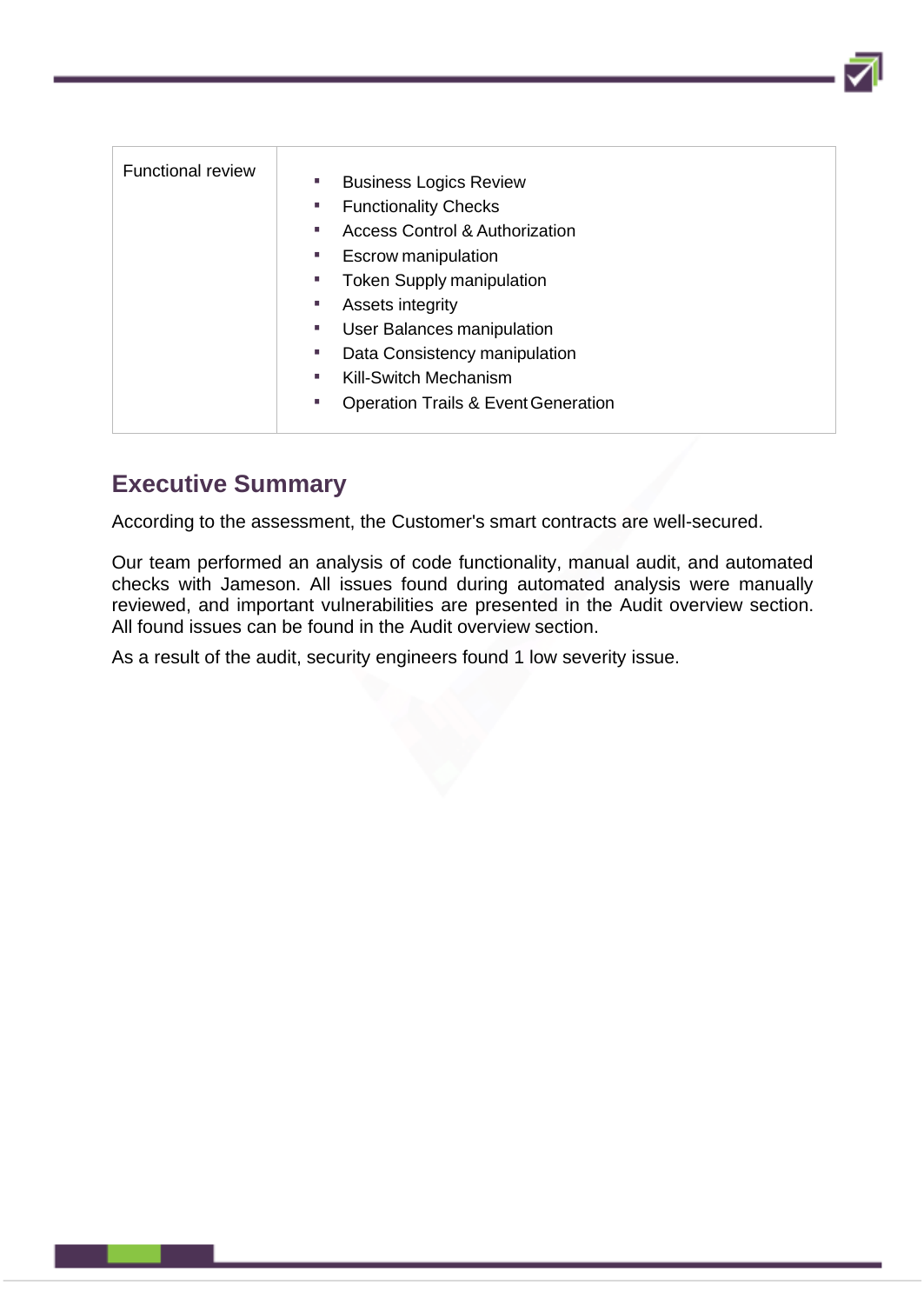| Project         | <b>Contract Address</b>          | <b>Project Address</b>        | <b>Network</b> | Min              |
|-----------------|----------------------------------|-------------------------------|----------------|------------------|
|                 |                                  |                               |                | Deposit          |
| <b>LTC</b>      | 0xe271E64EA234ABECc95E9          | 0xe271E64EA234ABECc95E9       | <b>BSC</b>     | 0.35             |
|                 | d011d8082B49622A35F              | d011d8082B49622A35F           |                |                  |
| <b>AVAX</b>     | 0x28350e8950DCC08337EFef67       | 0x28350e8950DCC08337EFef67    | <b>BSC</b>     | 0.5              |
|                 | 80CdA42D46027Cde                 | 80CdA42D46027Cde              |                |                  |
| <b>CAKE</b>     | 0x75d80ec47330d078368a06         | 0x75d80ec47330d078368a06      | <b>BSC</b>     | $\overline{5}$   |
|                 | 4033DC273792146034               | 4033DC273792146034            |                |                  |
| <b>BUSD</b>     | 0x455276b87D33ee6Eb406D          | 0x455276b87D33ee6Eb406D       | <b>BSC</b>     | $\overline{50}$  |
|                 | EfC59C8A43735D5993E              | EfC59C8A43735D5993E           |                |                  |
| <b>DOGE</b>     | 0x9AEB96521D7ebB57Cd687          | 0x9AEB96521D7ebB57Cd687       | <b>BSC</b>     | 300              |
|                 | 2Cdc943aB89DF983889              | 2Cdc943aB89DF983889           |                |                  |
| <b>DOT</b>      | 0xc4CC436226026Ca46b33B          | 0xc4CC436226026Ca46b33B       | <b>BSC</b>     | $\overline{1.7}$ |
|                 | 33848D92458e0b213f2              | 33848D92458e0b213f2           |                |                  |
| <b>XRP</b>      | 0xEbEd408192A4237b1dC11          | 0xEbEd408192A4237b1dC11       | <b>BSC</b>     | 61               |
|                 | 26535b7f0f0A5Bc3e15              | 26535b7f0f0A5Bc3e15           |                |                  |
| <b>BTCB</b>     | 0x8f61FC690742d540864dfA6        | 0x8f61FC690742d540864dfA6     | <b>BSC</b>     | 0.0011           |
|                 | a48877aa5253E52cc                | a48877aa5253E52cc             |                |                  |
| <b>BNB</b>      | 0xEf2A1A8Ee8F1Ef5D1698ca         | 0xEf2A1A8Ee8F1Ef5D1698ca      | <b>BSC</b>     | 0.1              |
|                 | a68Bfd06CedA834231               | a68Bfd06CedA834231            |                |                  |
| <b>MATIC</b>    | 0xf1f14A0fFF6AaBD137d937b        | 0xf1f14A0fFF6AaBD137d937b     | <b>POLYGON</b> | 0.2              |
|                 | CB149379aB2607EDA                | CB149379aB2607EDA             |                |                  |
| <b>TRX</b>      | TNpiyM5pxyTcKnPkUZiD2JWnK        | TNpiyM5pxyTcKnPkUZiD2JWnK     | <b>TRON</b>    | 1200             |
|                 | <b>BYaoRcLaE</b>                 | <b>BYaoRcLaE</b>              |                |                  |
| <b>SAFEMOON</b> | 0xc3Fb7506DAace8f2C28662         | 0xc3Fb7506DAace8f2C28662      | <b>BSC</b>     | 19000            |
|                 | 8Fd8f7F10259E3878c               | 8Fd8f7F10259E3878c            |                |                  |
| <b>USDT</b>     | TSKrAwzTUMXinfn3BiUznv6oS        | TSKrAwzTUMXinfn3BiUznv6oS     | <b>TRON</b>    | 50               |
|                 | 6q65tcC73                        | 6q65tcC73                     |                |                  |
| <b>ADA</b>      | 0x846F8650eCb1cBeB7297AfCAbD9    | 0x846F8650eCb1cBeB7297AfCAbD9 | <b>BSC</b>     | 38               |
|                 | C349a366b56F5                    | C349a366b56F5                 |                |                  |
| ТT              | 0x0a1f4de24f242111c5f14477ac65ac | 0x0a1f4de24f242111c5f14477    | Thundercore    | 6314.51          |
|                 | eabf2b41db                       | ac65aceabf2b41db              |                | 0619             |

- 기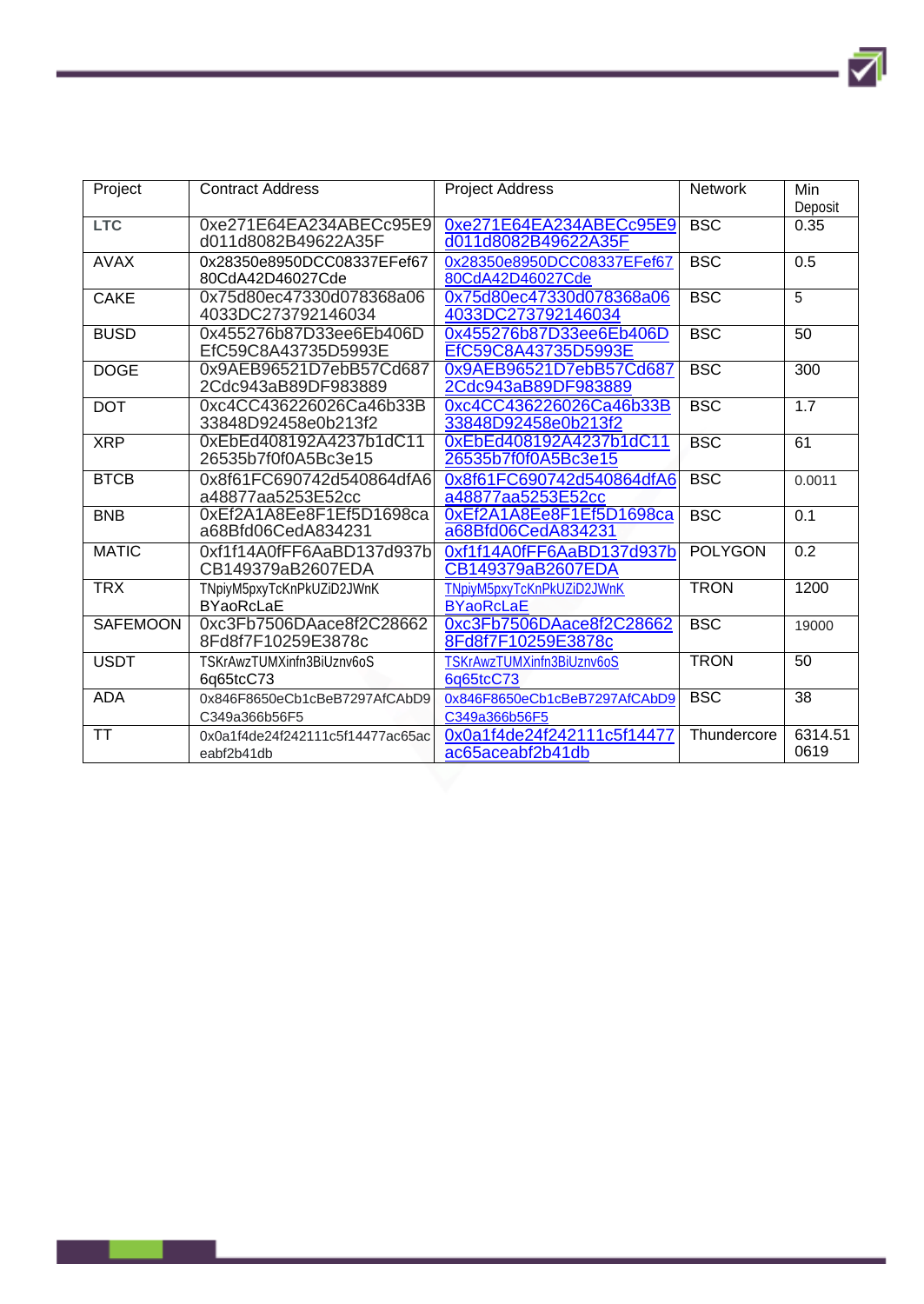#### **Contract Owners Fee:**

**Invest: 10%**

| <b>Plans</b> | <b>Total Returns</b> | <b>Daily Profit</b> | <b>Days</b> |
|--------------|----------------------|---------------------|-------------|
|              | 200%                 | 5%                  | 40          |
|              | 240%                 | 4%                  | 60          |
|              | 300%                 | 3%                  | 100         |

#### **Referral System (Match Bonus):**

The contract pays a 12% referral commission over 3 levels

Level 1: 5% Level 2: 4% Level 3: 3%

#### **Notes:**

- Referral should be an active user; it means the referral address has at least one deposit
- The referrer is specified once at the time of the first deposit and is assigned to the user without the possibility of changing. From each subsequent Deposit, the referrer will get hispercent.
- If a user has not had a valid up line, a total referral commission will be sent to the owner

#### **Withdraw:**

- Users can withdraw profits any time.
- The capital deposit cannot be withdrawn , user is able to withdraw his yield only .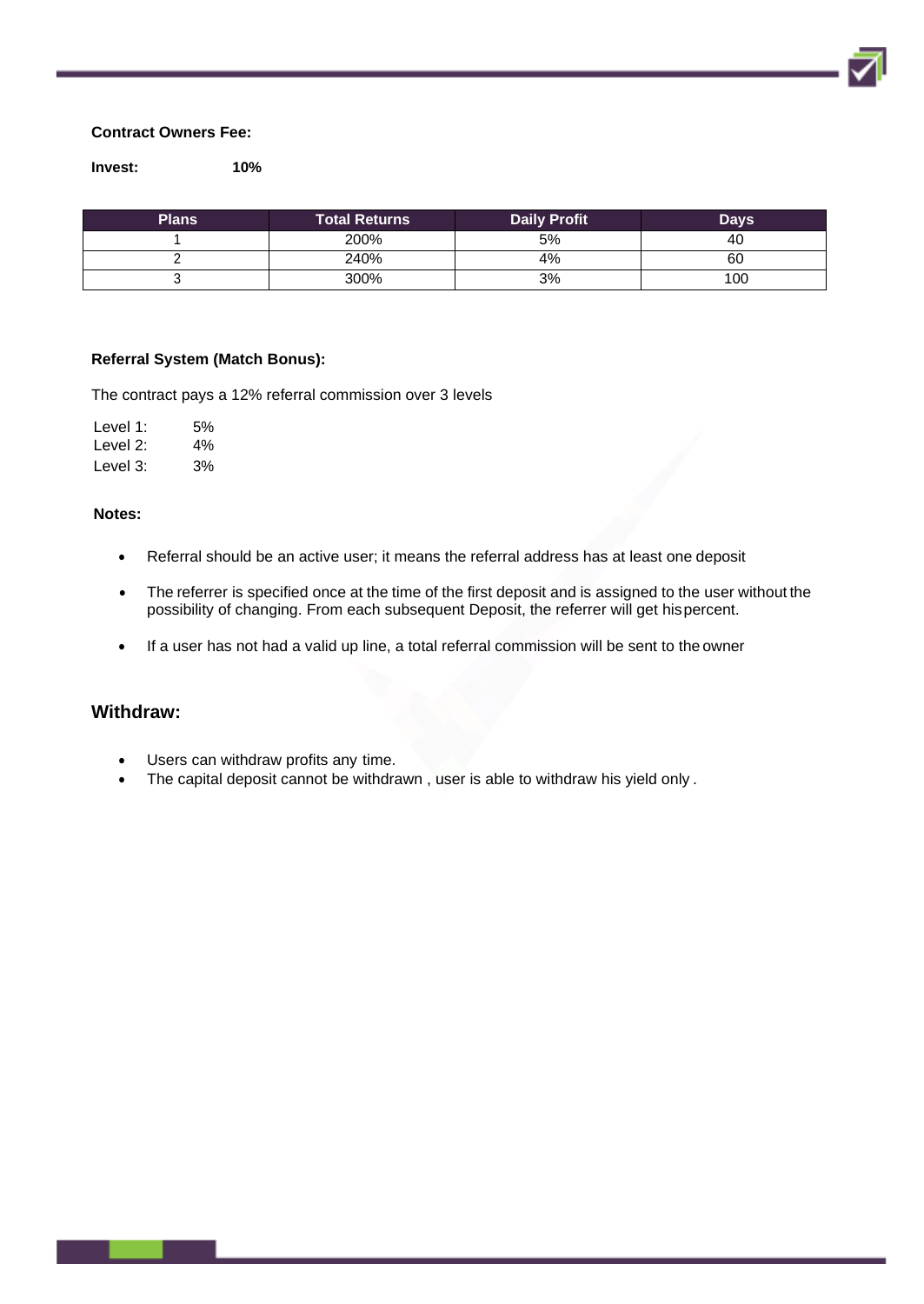## <span id="page-7-1"></span><span id="page-7-0"></span>**Audit overview & Severity Definitions:**

| <b>CRITICAL ISSUES</b> (critical, high severity): |  |
|---------------------------------------------------|--|
| <b>HIGH ISSUES</b> (high, medium severity):       |  |
| <b>ERRORS, WARNINGS (medium, low severity):</b>   |  |
| <b>OPTIMIZATION</b> (low severity):               |  |
| <b>RECOMMENDATIONS</b> (very low severity):       |  |

## **High ISSUE:**

**The system used is called ROI and must be considered as HIGH-RISK.**

User's principal deposits cannot be withdrawn, users can get dividends and referral commission. Dividends are paid **from deposits of other users. Do always invest with proper knowledge andinvestigation.**

## **Optimization suggestions:**

**Loop on the dynamic variable (low severity).**

If the user gets more parallel deposits his withdrawal transaction going to cost more transaction fee because the loop **on the dynamic variable is used in the 'withdraw'function.**

#### **Caution:**

**In case exceeding the GAS limit of the size of the transaction withdraw is not possible.**

**Note:**

**This comment is relevant only if a user creates an excessive amount of parallel deposits (more than 100).**

## **Independent description of the smart-contract functionality:**

**The smart contract provides the opportunity to invest any amount in BNB, BUSD, SHIB, and USDT in the contract** and get a 200% profit on investment in 40 days if the contract balance has enough funds for payment.

All dividends are calculated at the moment of request and available for withdrawal once a day **Capital investment can be withdrawn at the end of the plan** Each subsequent Deposit is kept separately in the contract, to maintain the payment amount for each Deposit.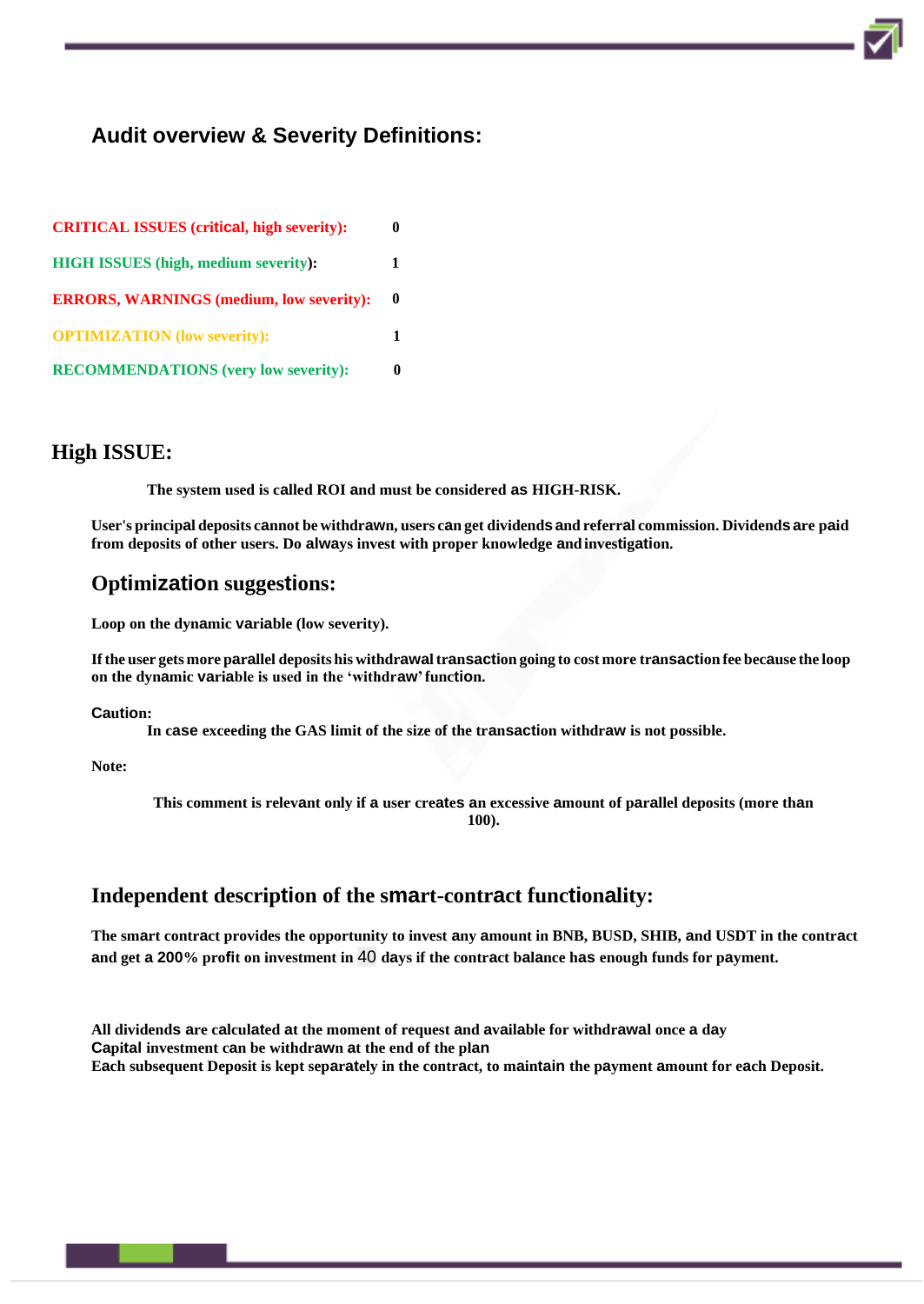# <span id="page-8-0"></span>**Conclusion**

In the SmartHarvest Smart-Contract were found no vulnerabilities, no backdoors, and no scam scripts.

The code was tested with compatible compilers and simulated manually reviewed for all commonly known and specific vulnerabilities.

So SmartHarvest Smart-Contract is safe for use in the All Chain main networks.